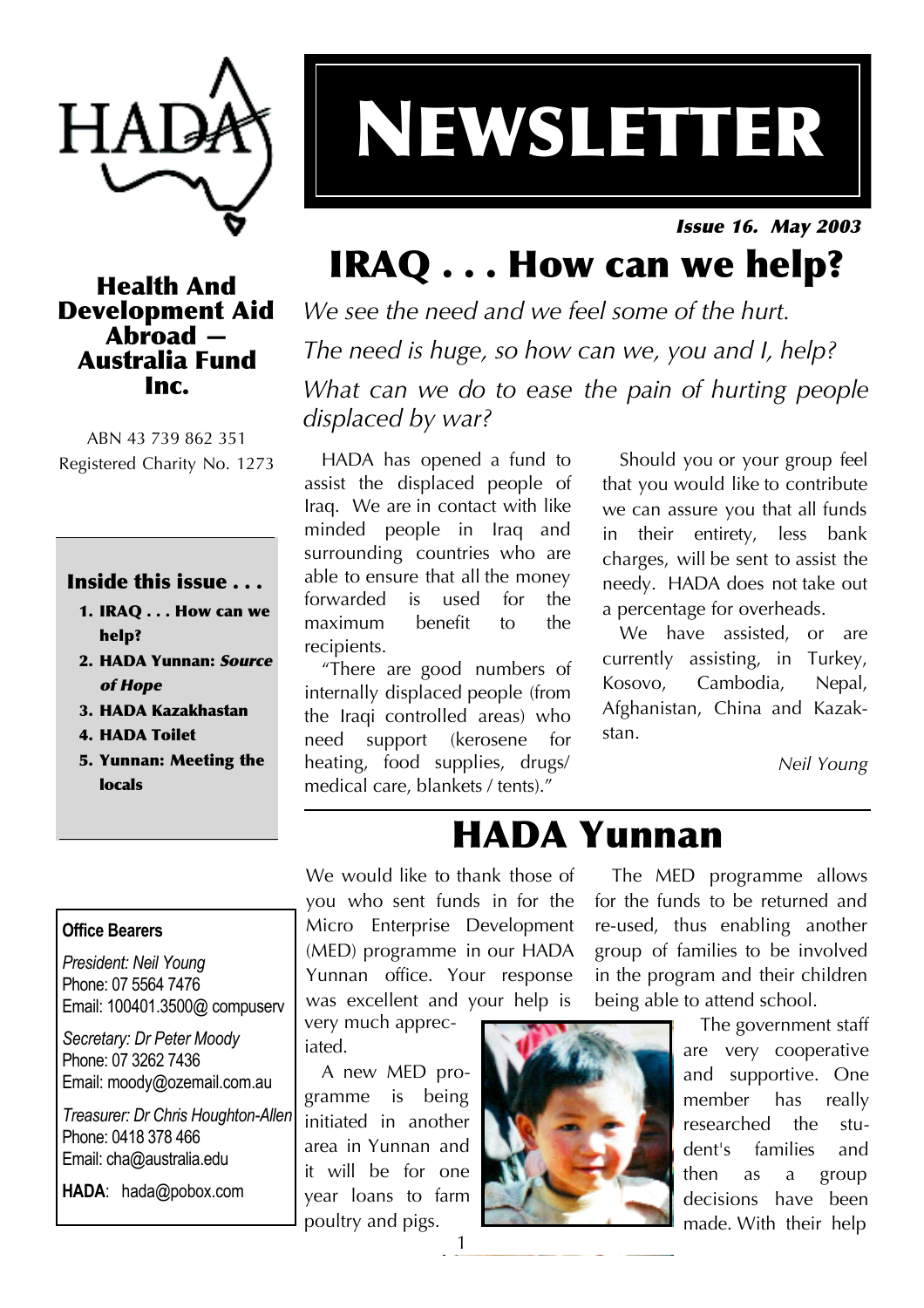we found six families who live in various mountainous locations and local authorities are working on finding another nine families. In order to qualify for the micro credit loans, these families must be willing to breed either poultry or pigs. The other criteria is that they should already have the necessary land space and adequate irrigation for successful live stock breeding.

An interest free loan of 1000 RMB (200 AUD approx.) is to be given to each family for the period of one year. All of these families have children attending school and two of the families are already receiving HADA sponsorship for their children.

At the end of the current three year child sponsorship programme (September 2004) it is hoped that the income generated from the livestock projects will be able to provide funding for their children to attend school as well as enabling them to have a better living standard and a secure future.



## HADA Astana, Kazakhastan Source of Hope

Well it finally happened. We registered our local fund in December 2002. During the process a local director was appointed which means now that our role in the pregnancy help centre is more support and consultation rather than actually directing the day to day running. It's been wonderful to watch how the local team of ladies has developed and is now running the project. The counselling has increased, with several phone calls now a month, but we need to see it increase far more.

Why a crisis pregnancy centre? Kazakstan has a population of about 15 million

people. In the 1990s there were over 2 million abortions. For every birth (live or dead) there are approximately two abortions. Each year about 150,000 women choose to have abortions (official statistics — unofficially the figure may be double). That means that on average about two thirds of women will have abortions during their life time. A number of times we have heard of women having over twenty abortions — hard to believe until one understands that for some it is a form of "contraception" rather than the dealing with a crisis. On one day at the beginning of December a man heard a baby crying in the cold (under -30°C) and brought the abandoned child to the local maternity hospital. Recently in the dormitory building of a Tertiary Institution a dead foetus was found in the rubbish. Putting the story together one can assume that a girl unable to pay the cost for an abortion of about \$40 AUS, was operated on by some medical students. Of course this is illegal, but then we hear that this is not uncommon.

As far as we know the centre is the only one of its kind in Kazakstan. Apart from helping girls with crisis pregnancies, it aims to provide counselling for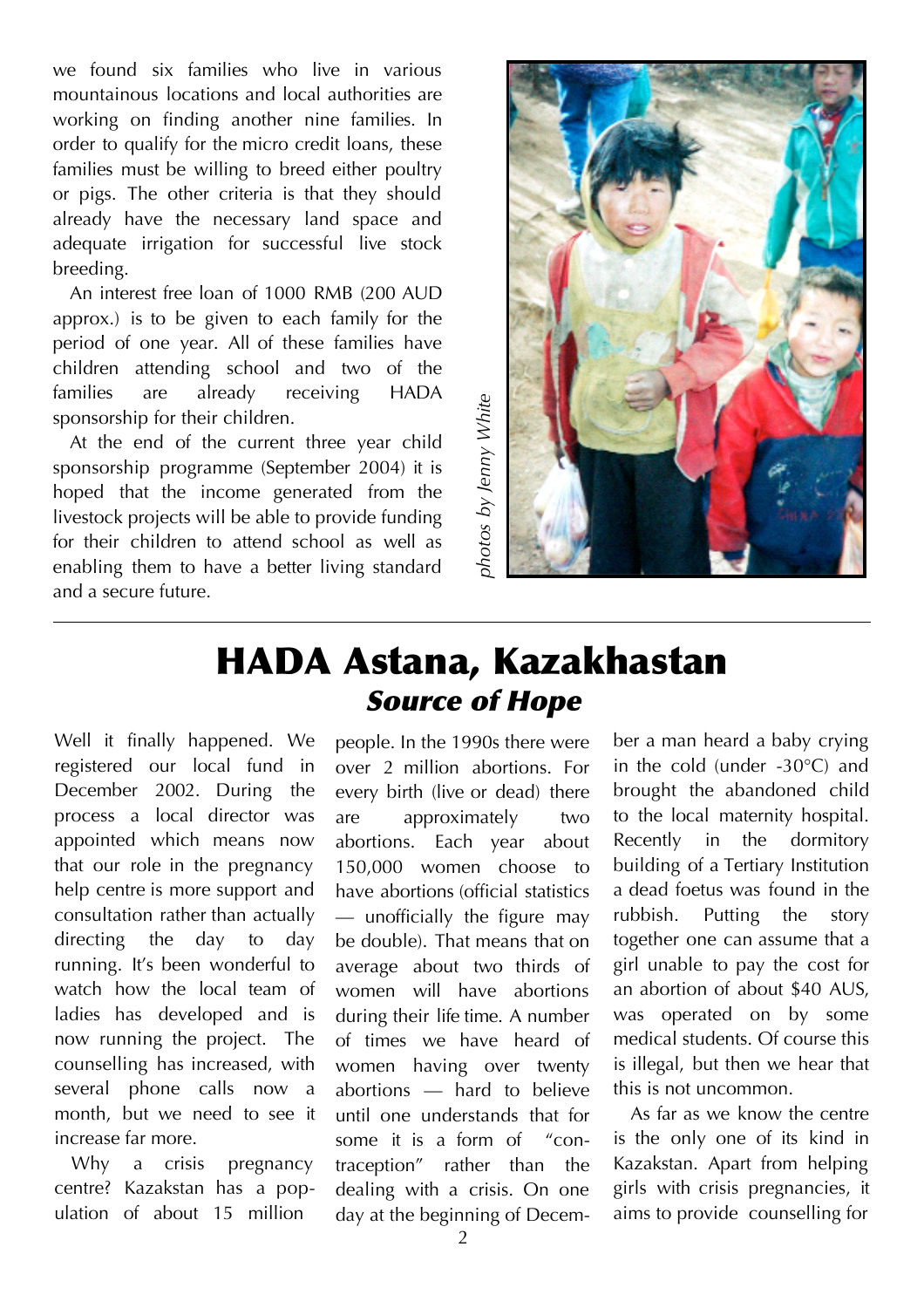rape victims and victims of sexual abuse. Women suffering from the psychological effects of an abortion can come to work through their issues.

In the last months of 2002 we have been more involved in our health lessons programme on smoking, alcohol, relationships and sexual health. These are important not only in helping teenagers and young adults make sensible choices, but also as an advertisement for the pregnancy centre. The lessons also teach us something of what young people think about issues. Interestingly, when talking about abortion the majority, over 90 per cent, support it and many young women see it as the obvious answer to an unwanted pregnancy.

The latter lessons are based on abstinence teaching and have been well received by the schools and tertiary institutions where they have been given.

> *Bruce Hanke Manager HADA - Astana, Kazakstan*

## HADA Toilet

John, Manager of HADA Yunnan, and other HADA staff recently revisited a remote Miao village. They stayed for three days and shared with the community. The villagers were most hospitable and warm towards them and they felt very much at home. During their stay they were able to use the only toilet in the village . . . built by HADA in 2001 as their first project in Yunnan. Many of the villagers expressed their appreciation making comments that the toilet is always kept clean and especially convenient for the ladies in the village during the daytime.



## HADA in Yunnan Meeting the locals

This describes the impression I received after meeting a modest, but mighty young local Chinese woman who teaches children to speak and write English (and also learn maths and Chinese) in a hillside primary school that overlooks a lucious



landscape in this colourful country. Teaching fluent English is quite a feat having never spoken English with a native speaker before and having never left the country. Still, with the aid of three other English teachers and a